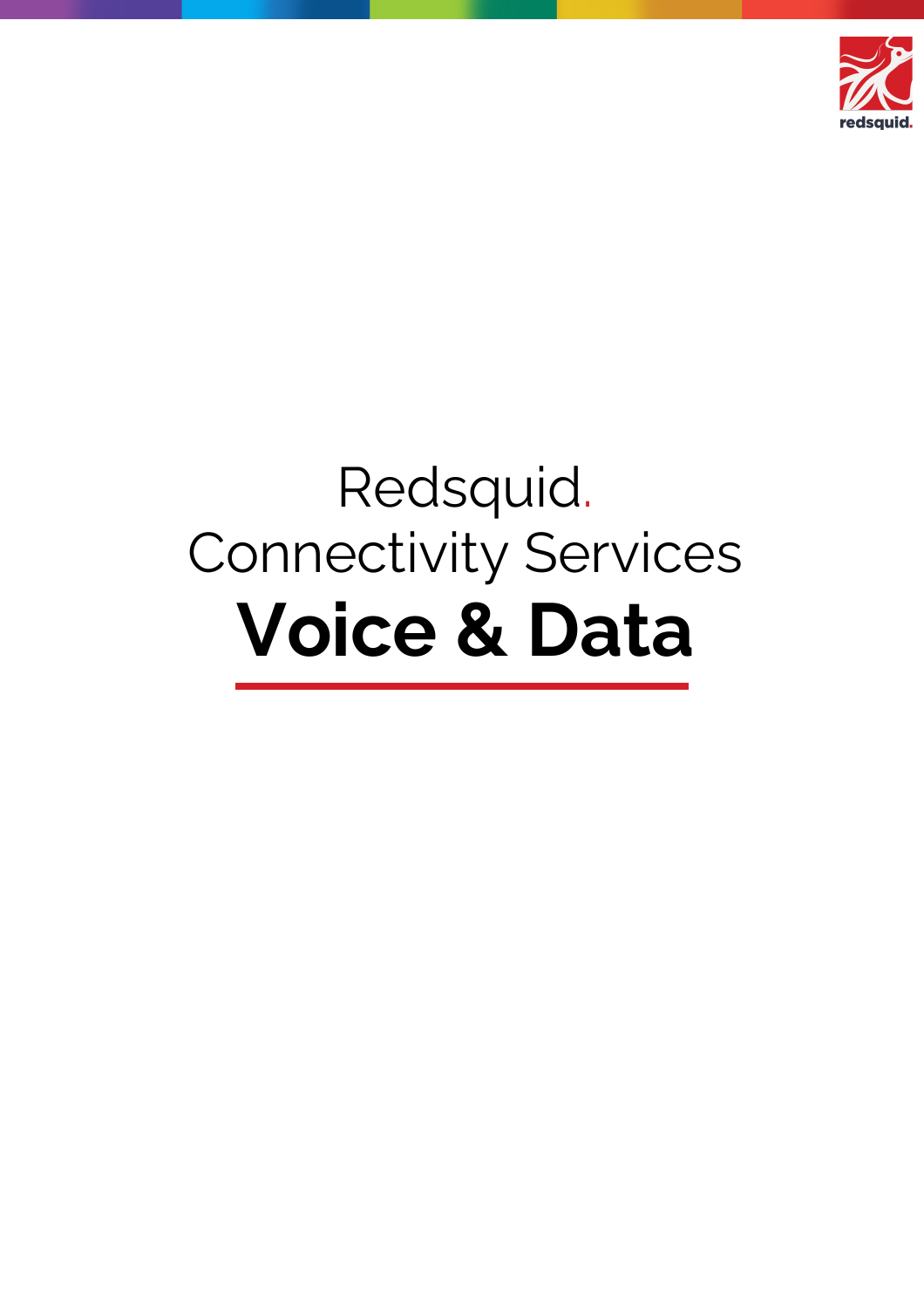

### **1. CONNECTIVITY SERVICES**

- 1.1 The Parties will specify the timescales for the commissioning of the Connectivity Services in therelevant Order Form (the "**Implementation Plan**"). Supplier shall use reasonable endeavours tomeet the performance dates set out in the Implementation Plan, but any such dates shall be estimates only, and time shall not be of the essence in the Agreement.
- 1.2 Before the Service Start Date, Supplier will in accordance with the Implementation Plan configure, test and set up the relevant Connectivity Services
- 1.3 Supplier may provide Supplier Equipment to enable the Supplier to provide the Connectivity Services to the Client. When Supplier Equipment is no longer needed to enable Supplier to provide the Connectivity Services at a Client Site, When Supplier Equipment is returned it must be in the same condition as originally installed, ordinary wear and tear excepted. The Client will be liable for repair charges or the then-current market value of any SupplierEquipment that is damaged or lost.
- 1.4 Supplier will provide the Connectivity Services from the Service Start Date until expiry or termination of the Agreement for any reason. The Service Level Arrangements shall apply witheffect from the Service Start Date.
- 1.5 Supplier reserves the right to:
	- (a) modify or replace (including hardware or software) any part of the Supplier's System, itsnetwork, system configurations or routing configuration; or
	- (b) modify or replace (including hardware or software) any Supplier Equipment used todeliver any Service,
- 1.6 provided that such changes have no material adverse impact on the core features and functionality of the Connectivity Services or the Service Level Arrangements. If such changeswill have an adverse effect, Supplier shall notify Client and the parties shall follow the ChangeControl Procedure.
- 1.7 Supplier may carry out Maintenance from time to time and will use reasonable endeavours toinform Client at least five days before any Maintenance to the Connectivity Services, however

Client agrees Supplier may provide less notice than normal where emergency Maintenance is required or where Supplier has not been provided with sufficient notice by a third party supplier.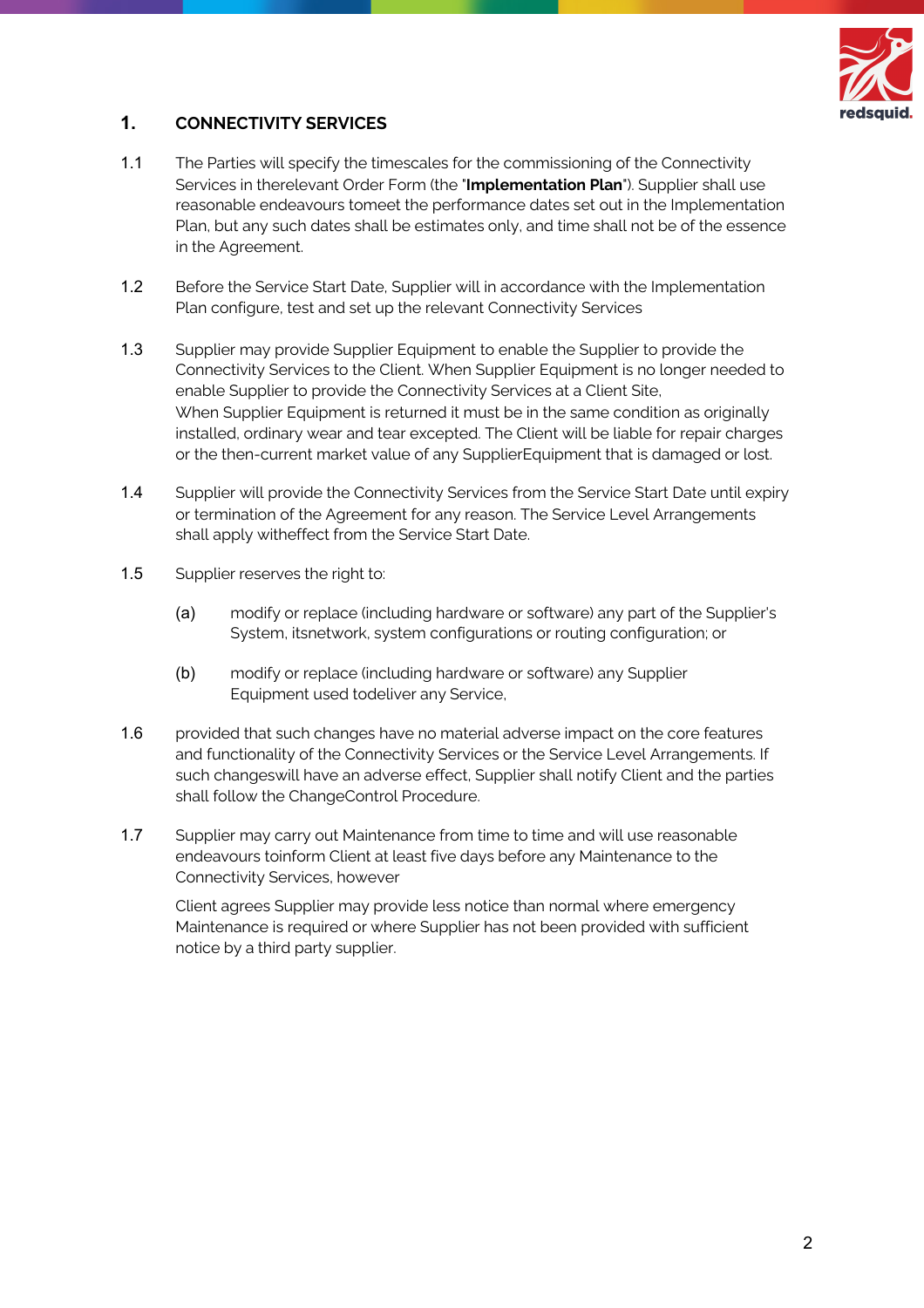

# **2. CLIENT ASSUMPTIONS AND DEPENDENCIES**

#### 2.1 Client will:

- (a) provide Supplier with access to any Client Sites during business hours, or as otherwise agreed, for the installation, connection, inspection and planned or emergency maintenance or removal of equipment, facilities and systems relating to the ConnectivityServices;
- (b) complete any preparation activities that Supplier may request to enable Supplier to perform its obligations hereunder, such activities to be performed by Client promptly andin accordance with any reasonable instructions and timescales;
- (c) without charge to Supplier, provide appropriate safe and secure equipment space, supporting structure conduits, ducting and electrical power as agreed to facilitate the installation of appropriate equipment by Supplier for provision of the Connectivity Services, such space shall be in immediate proximity to Supplier's network terminationequipment or termination point;
- (d) be responsible for satisfying all IT hardware and infrastructure requirements, includingensuring that any equipment or services connected to equipment or services provided by Supplier must comply with Supplier's interface requirements
- (e) obtain and maintain all necessary underlying rights, wayleaves, licences and consentsapplicable to Client in relation to its use of the Connectivity Services;
- (f) ensure that Supplier Equipment is not interfered with by any person and undertakes to pay the Supplier's reasonable charges for any restoration, repair or replacement of suchSupplier Equipment resulting from any Client or third party interference;
- (g) ensure that no data received or transmitted by any Client Equipment or otherwise viaany of the Connectivity Services will adversely affect, interfere with or be malicious tothe Supplier System or any of Supplier's or any third party networks, equipment or software;
- (h) ensure that Client Equipment will not at any time perform operations designed to intercept data not directly addressed to Client equipment or otherwise breach or disruptvoice or internet communications;
- (i) notify Supplier of any planned work that may affect the Connectivity Services; and
- (j) remain responsible for the use of the Connectivity Services under its control, includingany use by third parties.
- 2.2 Client must take reasonable measures to ensure it does not jeopardise services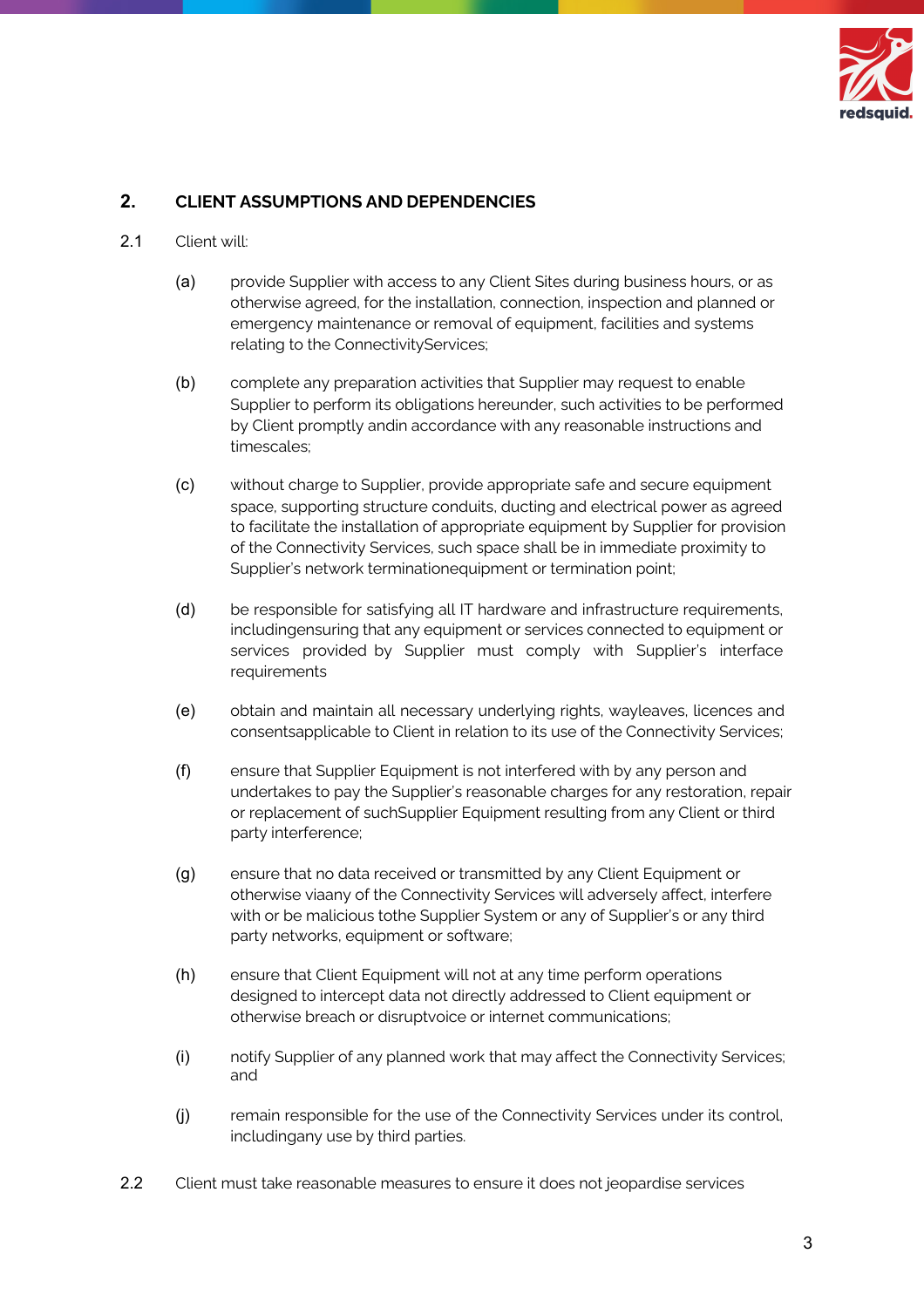

supplied to third parties on the same shared access infrastructure. This includes informing Supplier promptly in the case of a denial-of-service attack or distributed denial-of-service attack. In the event of any such incident, Supplier shall work with Client to alleviate the situation as quickly aspossible. The parties shall discuss and agree appropriate action (including whether it is appropriate to suspend the Connectivity Services).

2.3 Client shall not provide the Connectivity Services directly or indirectly to third parties.

#### **3. REGULATORY AND LEGAL COMPLIANCE**

- 3.1 Client represents, warrants, and undertakes that Client will:
	- (a) obtain and maintain all necessary underlying rights, wayleaves, licences and consentsrequired in relation to its use of the Connectivity Services; and
	- (b) use the Connectivity Services only in a manner that complies with (i) all laws andregulations applicable to Client's use of the Connectivity Services, (ii) Supplier's Acceptable Use Policy, and (iii) the terms and conditions of the Agreement.
- 3.2 The parties acknowledge that there may be countries or locations within which Supplier may be restricted from providing the Connectivity Services due to applicable laws, regulations, decisions, rules or orders ("Restrictions"). From the Service Start Date until expiry or terminationof the Agreement, Supplier will use reasonable endeavours to monitor whether there are any such Restrictions. Supplier may in its sole discretion and at any time, suspend, discontinue, limit, or modify the Connectivity Services or impose additional requirements on the provision of the Connectivity Services, as may be reasonably required to comply with any such Restrictions.
- 3.3 In no event will Supplier be required to provide the Connectivity Services in countries or locations, or in a manner that would be in violation of the Restrictions and its failure to providethe Connectivity Services due to the Restrictions will not be deemed to be a breach of its obligations under the Agreement.
- 3.4 In the event that any Restriction, or any change in applicable law, regulation, decision, rule ororder materially or adversely affects the delivery of the Connectivity Services (including the economic viability thereof), Supplier will notify Client in writing and the parties will negotiate ingood faith regarding changes to the Agreement. If the parties cannot reach agreement within30 days after notification from Supplier requesting renegotiation, Supplier may terminate the Agreement upon 30 days' written notice to Client.

# **4. OUT OF SCOPE**

- 4.1 In addition to any services listed as out of scope in the Order Form (without limitation) thefollowing are out of scope for the Connectivity Services:
	- (a) Maintenance or management of any Client Equipment;
	- (b) Training or the preparation of training materials;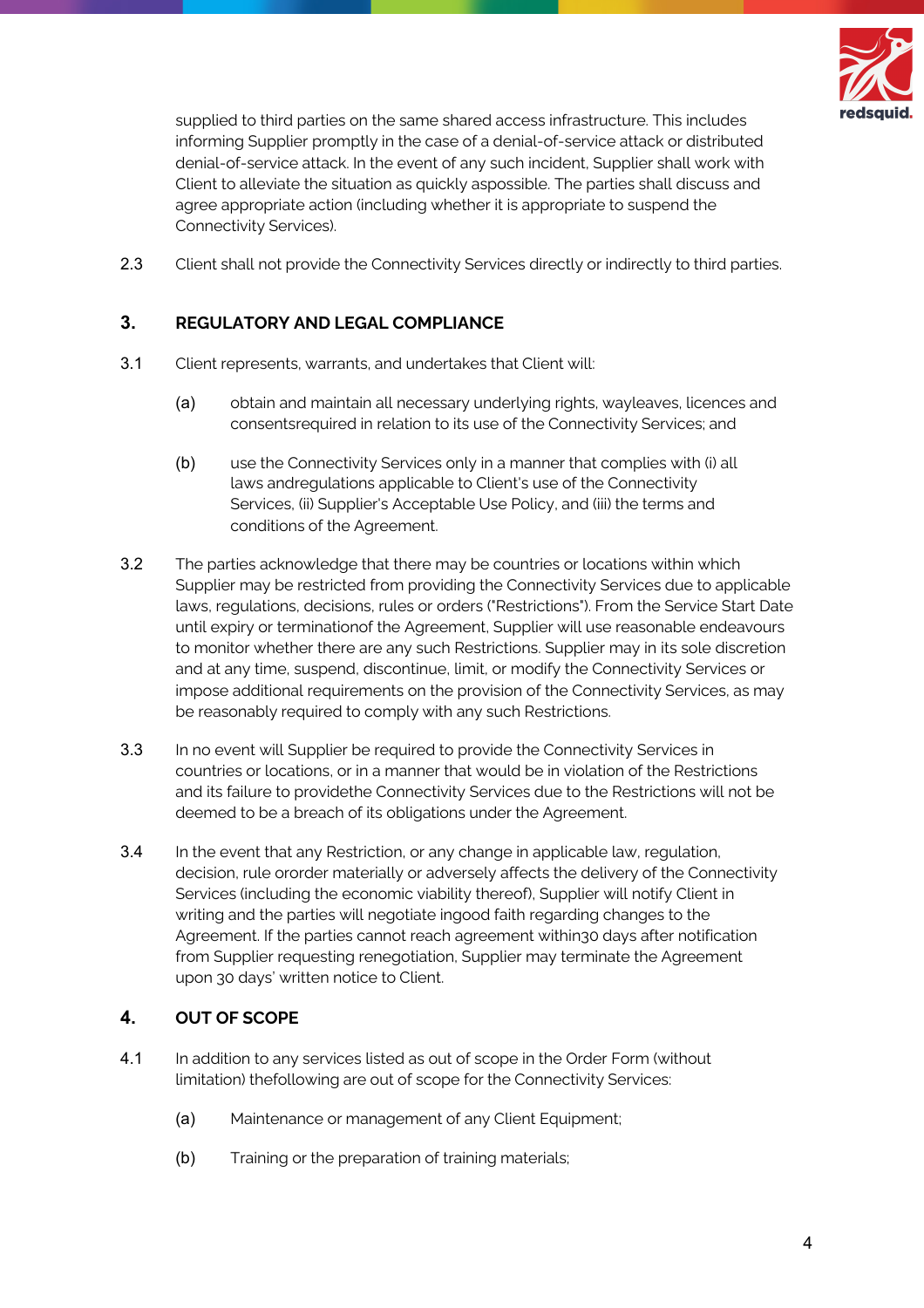

# **5. SECURITY**

- 5.1 Supplier will:
	- (a) ensure at all times that appropriate safety and security systems, policies and proceduresare maintained and enforced to prevent unauthorised access or damage to, and to ensure the business continuity of, any and all of the Connectivity Services, the Supplier's System and related networks or resources in accordance with Good Industry Practice, including an incident management process which shall enable Supplier, as a minimum, to discover and assess Incidents, and to prioritise those Incidents;
	- (b) ensure that the Supplier's System is designed, maintained and upgraded at all times soas to mitigate against Incidents.
- 5.2 Client will:
	- (a) distribute, manage and maintain access profiles, passwords and other systems administration information relating to the control of Users' access to the ConnectivityServices;
	- (b) maintain a list of current Users and provide a copy of such list to Supplier uponSupplier's written request;
	- (c) immediately terminate access for any person who is no longer a User;
	- (d) take all reasonable steps to prevent unauthorised access to the Connectivity Services;
	- (e) change any or all passwords or other systems administration information used in connection with the Connectivity Services if Supplier requests in order to ensure thesecurity or integrity of the Connectivity Services;
	- (f) ensure that any Client Equipment that is connected to the Connectivity Services or thatis used in connection with the Connectivity Services is:
		- (i) adequately protected against viruses and other breaches of security; and
		- (ii) will not harm or damage the Supplier System or the Supplier's equipment ornetwork; and
	- (g) promptly inform Supplier if it suspects or uncovers any Incident.

#### **6. SYSTEM CAPACITY AND PERFORMANCE**

6.1 Should Client's usage of the Connectivity Services, or any component of the Connectivity Services, be in excess of capacity specifications which are detailed in the Order Form, recommended by the Supplier and/or published by any vendor of the relevant components, thenSupplier will advise client of any upgrades recommended by Supplier, and Supplier will not be liable for any degradation in the Connectivity Services caused by such usage. Supplier reservesthe right to suspend the provision of the Connectivity Services, giving as much notice as is reasonably practicable in the circumstances, in the event that the said usage exceeds the relevant capacity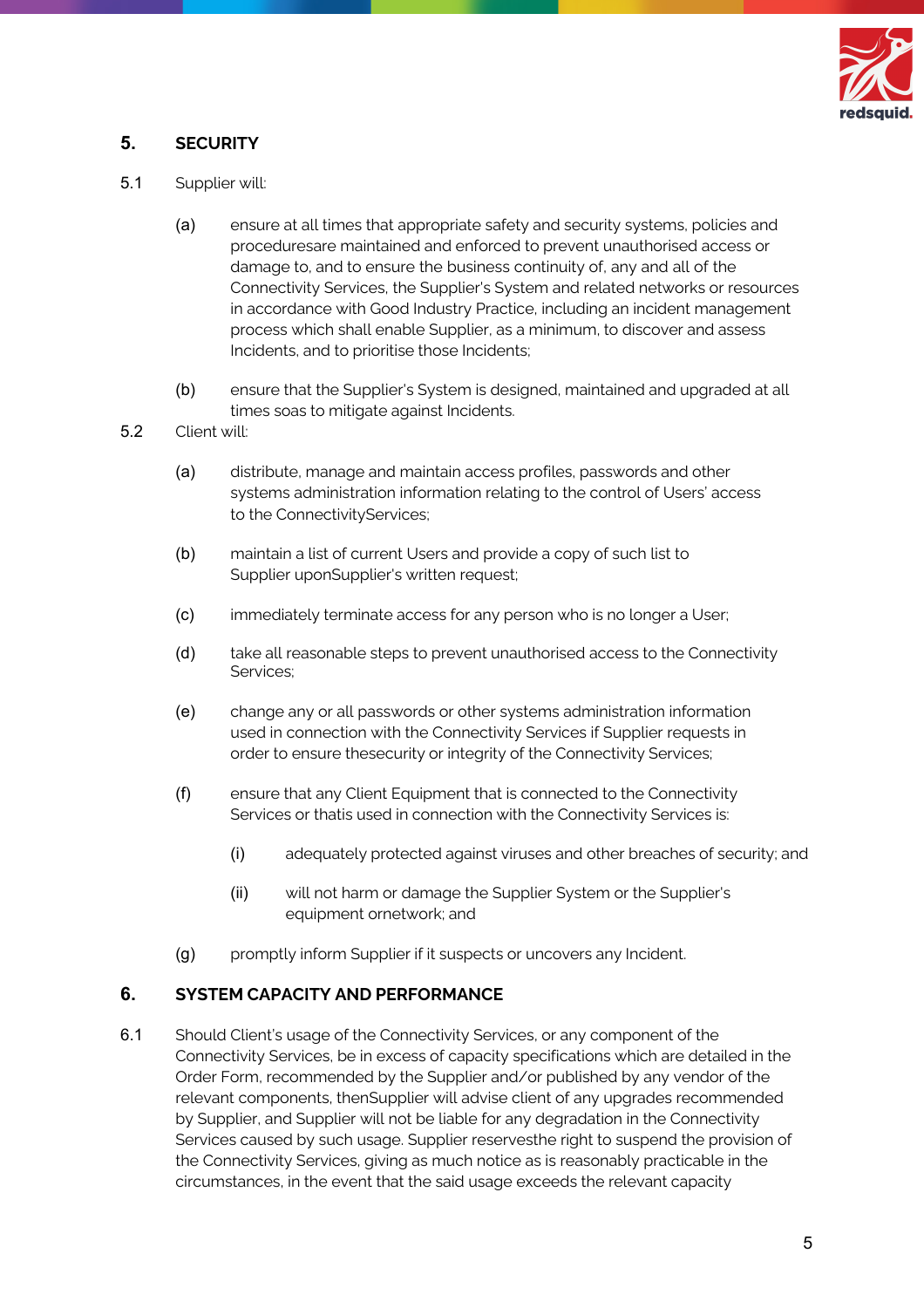

specifications.

- 6.2 If Client chooses not to upgrade as recommended by Supplier in accordance with section 6.1,then Supplier may notify Client in writing that all support in respect of such Connectivity services or component is thereafter provided on a reasonable efforts, discretionary and no liability basis, and following such notice any provision to the contrary of the Agreement shall bedeemed to be suspended to that extent unless and until such time as Supplier's recommendedupgrades are implemented.
- 6.3 Where the Voice Service performance continues to be impacted due to a capacity issue asreferred to in section 6.1 and as a result the Voice Service is considered by Supplier to be unsustainable, then without prejudice to section 6.2, Supplier may at its sole discretion terminate the Connectivity Services in question upon giving no less than three (3) month's written notice to Client.